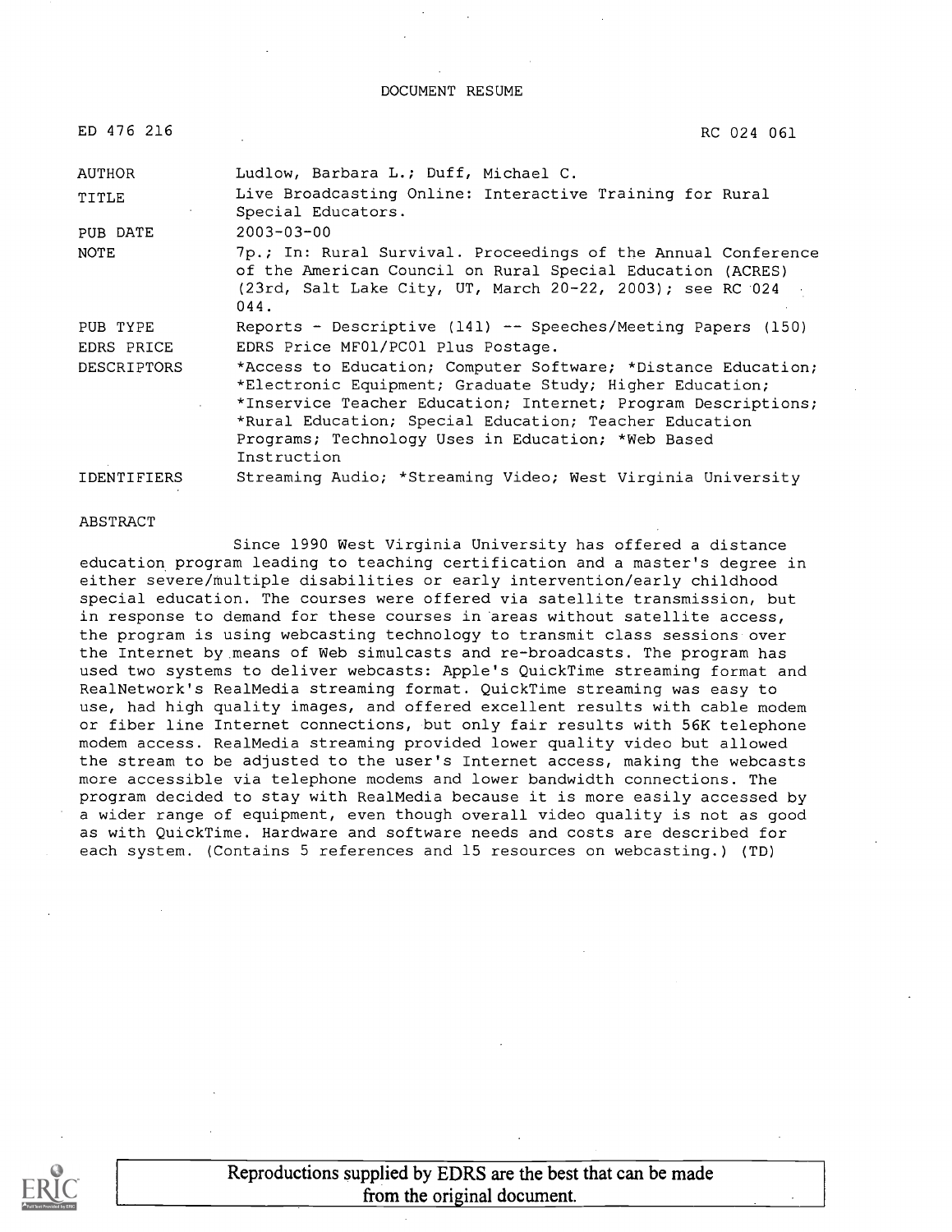ιO

L.  $\sim$ 

U.S. DEPARTMENT OF EDUCATION Office of Educational Research and Improvement EDUCATIONAL RESOURCES INFORMATION CENTER (ERIC)

This document has been reproduced as received from the person or organization originating it.

Minor changes have been made to improve reproduction quality.

**Points of view or opinions stated in this** document do not necessarily represent official OERI position or policy. PERMISSION TO REPRODUCE AND DISSEMINATE THIS MATERIAL HAS BEEN GRANTED BY

### Ronda Menlove

TO THE EDUCATIONAL RESOURCES INFORMATION CENTER (ERIC)

Barbara L. Ludlow West Virginia University Morgantown, WV

Michael C. Duff Discover Video Productions Morgantown, WV

## LIVE BROADCASTING ONLINE: INTERACTIVE TRAINING FOR RURAL SPECIAL EDUCATORS

1

#### Abstract

This paper describes how to use a desktop computer and inexpensive software plus a PC or Macintosh streaming server to deliver live interactive class sessions via video with audio streaming on the Internet. Although the use of Web-based instruction for preservice and inservice program delivery in special education and disability services is expanding rapidly, most existing programs rely primarily on text presentation and asynchronous (delayed time) technologies such as threaded discussions. Relatively little use has been made to date of the Web's multimedia capabilities or synchronous (real time) technologies such as audio- or videoconferencing. The use of webcasting technology (both simulcasts in real time and re-broadcasts on demand) represents a fairly inexpensive, simple to use mechanism for delivering personnel preparation programs for practitioners working in early intervention, special education, or adult disability services in rural areas without the need for high bandwidth connections. The distance education program in Severe/Multiple Disabilities and Early Intervention Special Education at West Virginia University has successfully utilized webcasting technology to deliver a graduate certification and degree program to practicing but uncertified special educators working in rural areas of the United States as well as in several other locations around the world.

#### **Objectives**

The paper will accomplish five (5) objectives:

- 1. to describe the application of live and archived webcasting technology to personnel preparation programs for rural special educators;
- 2. to illustrate hardware and software needed to create, deliver, and receive webcasts;
- 3. to present initial evaluation data on participant performance and perceptions;
- 4. to discuss the pros and cons of using webcasting for preservice and inservice training and
- 5. to disseminate information about resources helpful in planning for webcasting.

The procedures and outcomes described in this project may be useful for college and university faculty and/or state and local school personnel who are currently using or may be considering web-based training options in rural areas.

### Introduction to the Webcasting Project

Effective and efficient personnel preparation programs at the preservice and inservice level are essential in insuring a free appropriate public education for all children, but especially in rural areas, where staff recruitment, retention, and development are critical issues. Emerging technologies offer promising solutions to the challenges colleges and universities as well as state and local education agencies face in providing accessible and appropriate training to rural special educators. The webcasting technology described in this session is an innovative approach to helping special education personnel acquire knowledge and skills needed to deliver best practices in rural schools and to acquiring full credentials for licensure/certification in special education or disability services.

### Background of the Webcasting Project

BEST COPY AVAILABLE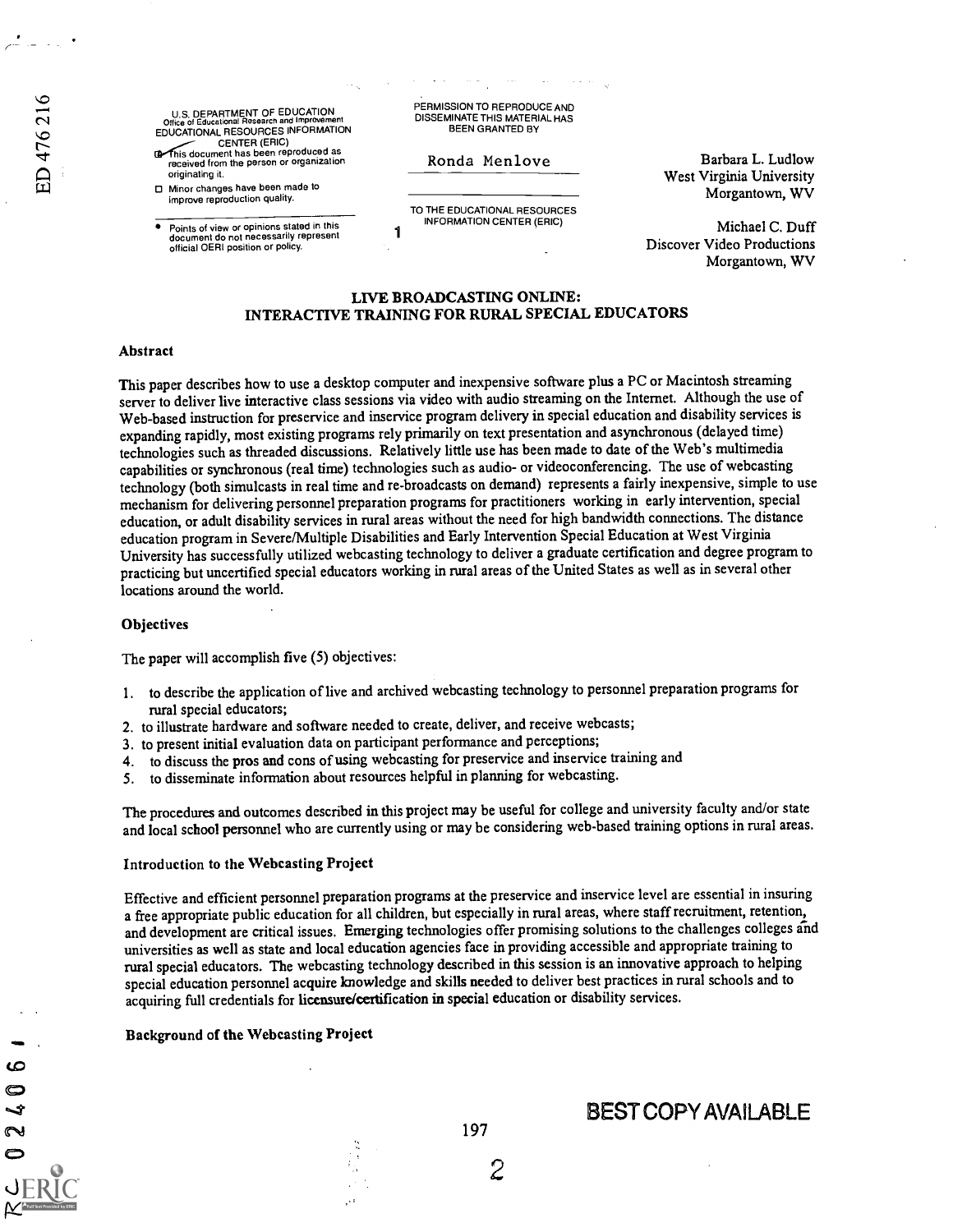Technology-mediated distance education is rapidly becoming widely used for personnel preparation in special education at both the preservice and inservice levels. Today's telecommunications technologies allow quality programs to be delivered to many individuals effectively and efficiently without the barriers of time and space (Howard et al., 1992). A number of universities are now using distance education to address critical personnel shortages, especially in low incidence disabilities and in rural areas (Ludlow, 1998). Although web-based instruction is just now being explored for its distance education potential, it has many promising applications in teacher education in special education. Web-based instruction is especially appropriate for on-the-job training of practitioners because it allows learners to work at home or school to process materials at their own pace, to interact with the instructor and other practitioners as needed, and to receive individually designed feedback as they apply information to real world settings (Kelker et al. 1992; Kendal, 1992). Recent availability of streaming media and higher bandwidth connections now permit the delivery of live interactive sessions on the Internet in real time. Teacher education programs can harness the potential of this exciting new technology to develop more accessible, lower cost distance education programs.

#### Description of the Webcasting Project

West Virginia University (WVU) has offered a distance education program at the graduate level leading to teaching certification and a Master's degree in either Severe/Multiple Disabilities or Early Intervention/Early Childhood Special Education since 1990. All courses in these programs have been offered via unencrypted C-band satellite transmission to individuals attending at colleges, schools, public libraries, and other public sites throughout West Virginia and the surrounding Appalachian region. However, frequent requests by individuals living in more remote rural areas in this region, in other parts of the country without satellite access, or in international locations outside the satellite footprint (signal distribution area) prompted the program coordinator to consider how the program could accommodate these prospective students and expand its service area. In response to this demand, the program has begun to utilize webcasting technology since 2001 to transmit class sessions over the Internet to individuals without satellite access, by means of both web simulcasts and re-broadcasts.

Web simulcasts. Web simulcasts are live class sessions streamed over the Internet at the same time as satellite broadcasts. They are delivered to students who live outside the state borders of West Virginia, primarily in other areas of the United States that do not have satellite access. These students view each simulcast on a desktop computer at their home or workplace during the class session hours from 5:00 to 7:00 p.m. one night per week throughout the academic semester. They interact with the instructor and other students in the course by calling a toll-free telephone number to access the course audio conference bridging system. Both instructor and simulcast student must make allowances for a 10 to 30 second delay between the time a question is asked or a problem is posed on air and the time the distant student is able to respond to it. If the student uses a phone modem to access the Web, s/he must use a second phone line or a cellular phone to make calls during class time.

Web re-broadcasts. Web re-broadcasts are archived class sessions streamed over the Internet after each live class session that can be accessed on demand at any time. They are delivered to students who live outside continental North America where time zone differences do not permit viewing of simulcasts. They also are available to all students in the course (including those who participate by satellite transmission or simulcasts) as a mechanism for reviewing course content or as a means of making up class sessions missed due to technical problems or personal reasons. These students view each re-broadcast on a desktop computer at their home or workplace but obviously they cannot interact in real time with the instructor or other students during the live class session. To simulate live interactions with international students, the instructor provides them with discussion questions and class activities one week prior to each scheduled class session and invites them to send written comments which s/he then reads during the live class session. These students also have other opportunities to interact with their classmates through a variety of structured and unstructured online activities during the course.

#### Developing and Delivering Webcasts

The hardware and software needed to implement webcasting technology is readily available, simple to install and operate, and low in cost for instructor and learner. The WVU Program has used two (2) different systems

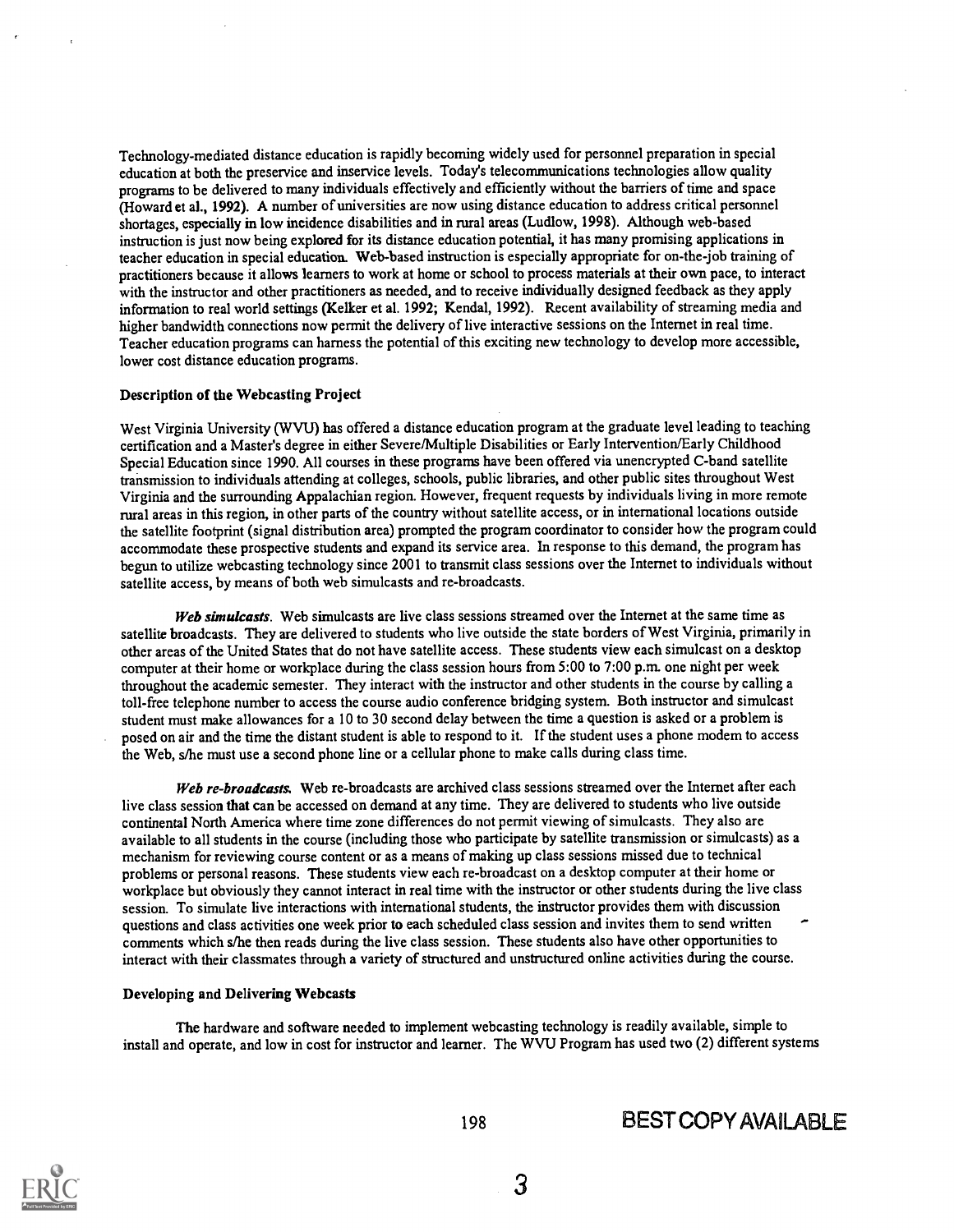to deliver webcasts, one primarily a Macintosh computer-based system and the other a Wintel computer-based system. Each of these systems is described below along with cost estimates for setting them up.

## 1. QuickTime streaming format

Apple's QuickTime streaming format is the easiest system to use for webcasting, especially for those with relatively little technology expertise. The QuickTime tools are the least expensive and most user friendly for audio and video streaming, whether in real or delayed time mode (Sauer, 2001). QuickTime also has the dual advantages of crossplatform compatibility and high quality images with "skip protection" technology (Waggoner, 2001). QuickTime streaming was used for webcasts during the first year of the project, and the instructor and media producer worked with students to identify and solve problems and fine-tune the system. They concluded that Apple's QuickTime streaming provided high quality video but only a single stream of 56Kbps, which was too fast for some phone modems and too slow for high speed connections. In general, the QuickTime webcasts offered excellent results with cable modem or fiber line intemet connections, but only fair results with 56K telephone modem access; the international sites were able to get good audio signal but no video signal.

The program coordinator purchased all hardware and software using internal grant funds in the summer preceding the first academic year of the project. The media producer set up an Apple OSX streaming server in a departmental office and obtained a static Internet Protocol (IP) address and a dedicated access line from university administration. He also installed Sorenson Broadcaster software on an Apple Powerbook 5300 (laptop selected for easy transport to and from the broadcast studio during classes) to create the live streams and a copy of Quicktime 4.0 Pro to convert the archived files to a Web-friendly format. Finally, he created a special icon and page within the WebCT course management system software where students could select individual links for the live and archived streams. The program coordinator wrote an extensive set of directions illustrated with screen shots to assist students in preparing their computers for webcasts; these directions were added to the WebCT course system as an HTML page with links to other Web sites.

At the broadcast studio, the production switcher was connected to the Powerbook with a cable and to another desktop computer within the studio so that the producer could monitor the live streams. The Broadcaster software was used to convert the output from the studio switcher on the fly into a Quicktime audio and video stream using the Real Time Streaming Protocol (RTSP). A single stream was sent to the program server at another location where students could access the class session via a link within the university's WebCT course management software. During the class session, the instructor monitored the simulcast with a desktop computer. After each broadcast, QuickTime Pro software was used to prepare the archived files (by means of "hinting") for delivery on demand. These archived files were then uploaded to the program server so that students could access the re-broadcasts on demand at any time throughout the course.

In this system, the instructor requires the following equipment:

\*Apple OSX streaming server equipped with a 733 MHz processor and 256 MB RAM and a 1 GB drive with a 50 stream license with no server tax (cost about \$5000)

\*Apple Macintosh G3 Powerbook 5300 with 400 MHz processor speed and 250 MB RAM to house the encoder software and facilitate transport to any site from which the class will be transmitted (for example, z broadcast studio, the instructor's office, etc.). (cost about \$3000)

\*Sorensen Broadcaster streaming software to digitize the audio and video signal at a single data rate on the fly from the camera in real time (cost about \$300)

\*XLR8 Interview external USB video capture device to convert the broadcast signal to digital video signal prior to encoding (cost about \$300)

\*Apple QuickTime Pro software (cost about \$30)

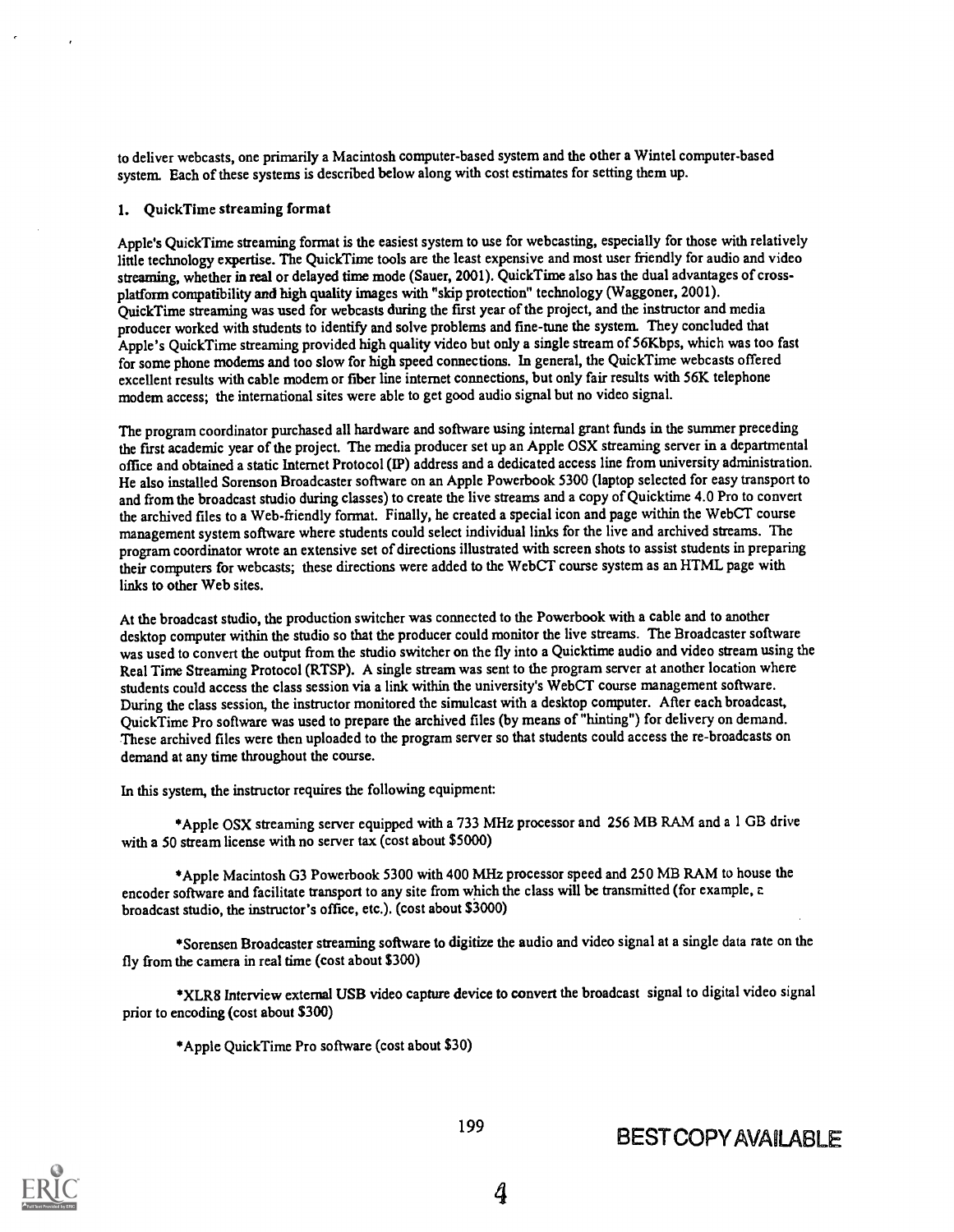## TOTAL INSTRUCTOR COST FOR QT STREAMING: approximately \$8630

This system requires students to have the following equipment:

\*desktop computer of either platform with at least 300 MHz processor and 64 MB RAM and with audio and video cards (cost varies because newer computers come equipped with such features while older computers may need to have special cards installed - since students must have computers to access other Web components of the course, this generally requires no additional costs to them)

\*free copy of Apple QuickTime Player 4.0 downloaded to their computer's desktop and installed in their browser's plug-ins folder to view the webcasts (no cost)

### TOTAL STUDENT COST FOR QT STREAMING: none

## 2. RealMedia Streaming Format

RealNetwork"s Real Media streaming format is another streaming system that is not too difficult or costly to use for webcasting and is better suited to the varying nature of bandwidth currently available to end users on the Internet. RealMedia streaming has the advantage of producing several streams at different access rates or using patented Surestream technology to offer a single stream that automatically adjusts to the user's access rate (Waggoner, 2001). For this reason, the RealMedia tools are more expensive but offer greater flexibility (Sauer, 2001). In order to insure greater access to the webcasts, the program coordinator and media producer investigated other options for transmitting live and archived video streams, deciding to use RealMedia streaming for webcasts during all subsequent years of the project, They concluded that RealMedia streaming provides lower quality video but the Surestream technology allows the stream to be adjusted to the user's Internet access, making the webcasts more accessible via telephone modems and lower bandwidth connections. The Real Media webcasts offered excellent results with cable modem or fiber line internet connections, and good results with 56K telephone modem access; the international sites were able to get good audio signal and fair video signal.

The program coordinator and media producer collaborated with technical personnel at the West Virginia Education Network (EDNET) in Institute, West Virginia to transmit live webcasts and record archived webcasts for the remaining courses in the project. EDNET personnel set up a rack-mounted Athlon ATX computer to run the encoder software. They purchased an annual 100 stream Real Producer Pro license from RealNetworks to encode the streams on the fly from the live satellite broadcasts and installed an internal PCI video capture card to convert the analog signal sent from the WVU broadcast studio to digital signal. They used a Microsoft Windows NT 4.0 server to store and serve the live and archived video streams.

In this system, the instructor requires the following equipment:

\*Microsoft Windows NT server equipped with a 700 MHz dual processor and 86 MB RAM plus a 10 GB drive (cost about \$3500)

\*RealNetworks RealProducer Pro streaming software to encode simulcasts and re-broadcasts with a 100 stream license (cost about \$2000)

\*Athlon ATX computer with 500 MHz processor and 64 MB RAM to house the encoder software (cost about \$1000)

# \*Microsoft Windows 2000 Pro server software (cost about \$1000)

ViewCast Osprey 100 internal PCI video capture card to convert the broadcast signal to digital video signal prior to encoding (cost about \$200)

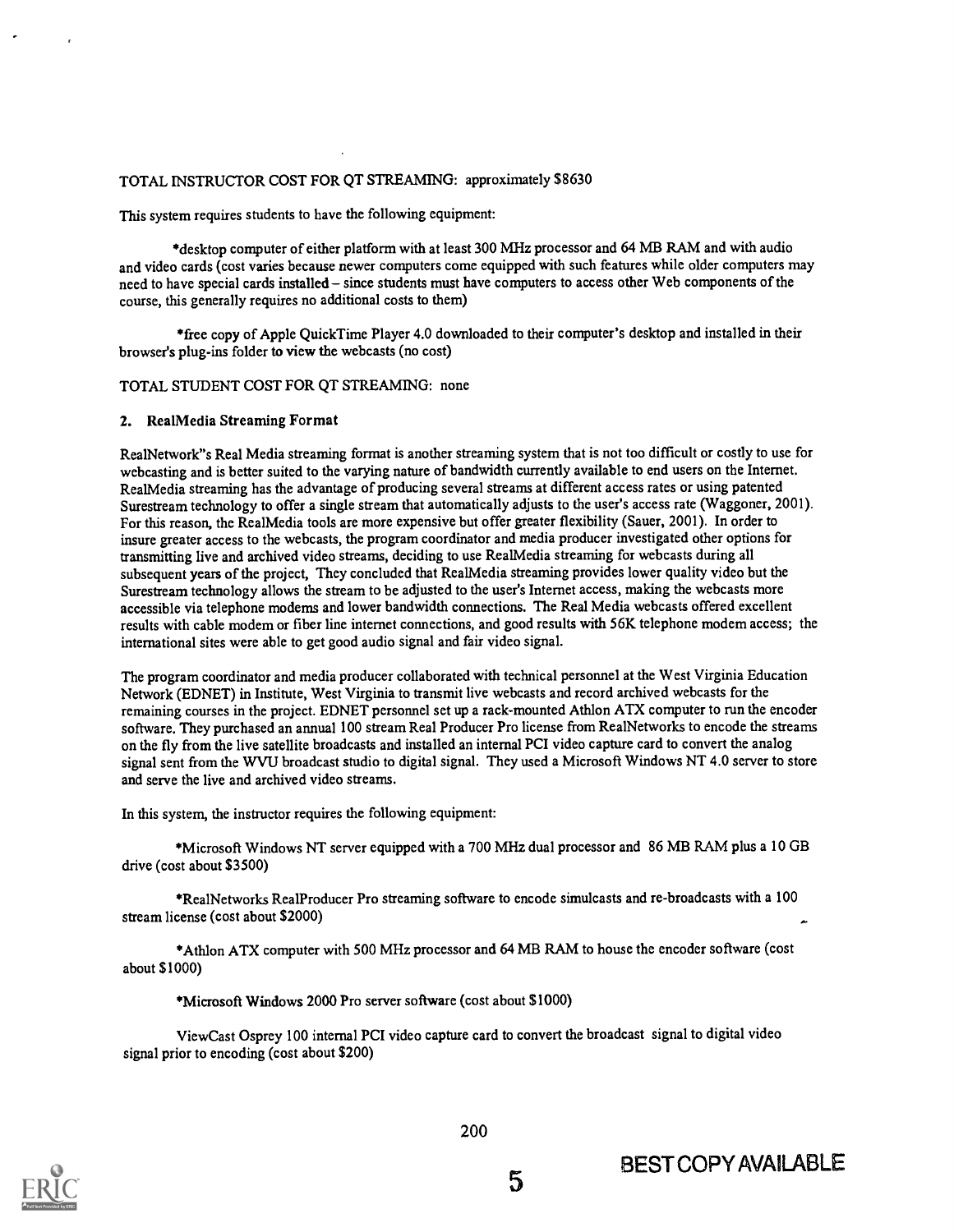Additional equipment needed if no broadcast facility is available:

TOTAL INSTRUCTOR. COST FOR RM STREAMING: approximately \$7700

This system requires students to have the following equipment:

\*desktop computer of either platform with at least 300 MHz processor and 64 MB RAM and with audio and video cards (cost varies because newer computers come equipped with such features while older computers may need to have special cards installed - since students must have computers to access other Web components of the course, this generally requires no additional costs to them)

\*free copy of RealNetworks RealMedia Player 8.0 Basic downloaded to their computer's desktop and installed in their browser's plug-ins folder to view the webcasts (no cost) .

## TOTAL STUDENT COST FOR RM STREAMING: none

NbTE: In the WVU program, class sessions are broadcast for satellite transmission from either a television studio or an electronic classroom, so the audio and video signal was taken directly from the studio's switcher and cabled into the laptop computer for conversion to the streaming format. However, several trials were also successfully conducted in which the simulcast was streamed directly from the instructor's office using a digital camera and wireless microphone.

Additional equipment needed if no broadcast facility is available:

\*Sony DVX1000 digital camera to record video signal when not in a television production facility (cost about \$3000)

\*Sony ECM44BC omni-directional lavalier microphone to record audio signal from instructor to the camera(cost about \$200)

\*Bogen 3001 BN video tripod with fluid head (cost about \$150)

# ADDITIONAL COST IF NO STUDIO ACCESS (EITHER SYSTEM): \$3350

#### Implications of the Webcasting Project

The WVU Webcasting Project represents an innovative model of Web-based training that has been developed, implemented, and evaluated with practicing special educators and related services specialists in rural areas, both locally and globally. The availability of web simulcasts has enabled students living in states other than West Virginia to participate in the certification and degree program; to date, 10 students have enrolled in courses from states such as California, Colorado, Florida, Indiana, New Jersey, New York, North Carolina, and Virginia. The first student to have completed the program via the simulcast model will graduate in Spring 2003. The simulcasts are also used frequently by students in West Virginia when they cannot access the satellite broadcasts due to technical problems at their site or if they must be absence due to illness or bad weather. The availability of rebroadcasts has allowed six (6) individuals living in international areas to join the program; four students have enrolled from Saipan, an island in the South Pacific, one has enrolled from Iceland, and another from Japan. The first international student to complete the program via re-broadcasts graduated in Spring 2002 and two more will finish in Spring 2003. The re-broadcasts are also used often by all students to review content or activities from the broadcast/webcast sessions as needed throughout the course. Beginning with the Spring 2002 semester, program staff no longer make videotape copies of class sessions for students who miss class because they can access the webcasts online more quickly and with less effort. The program coordinator has made the decision to stay with the



201

# BEST COPY AVAILABLE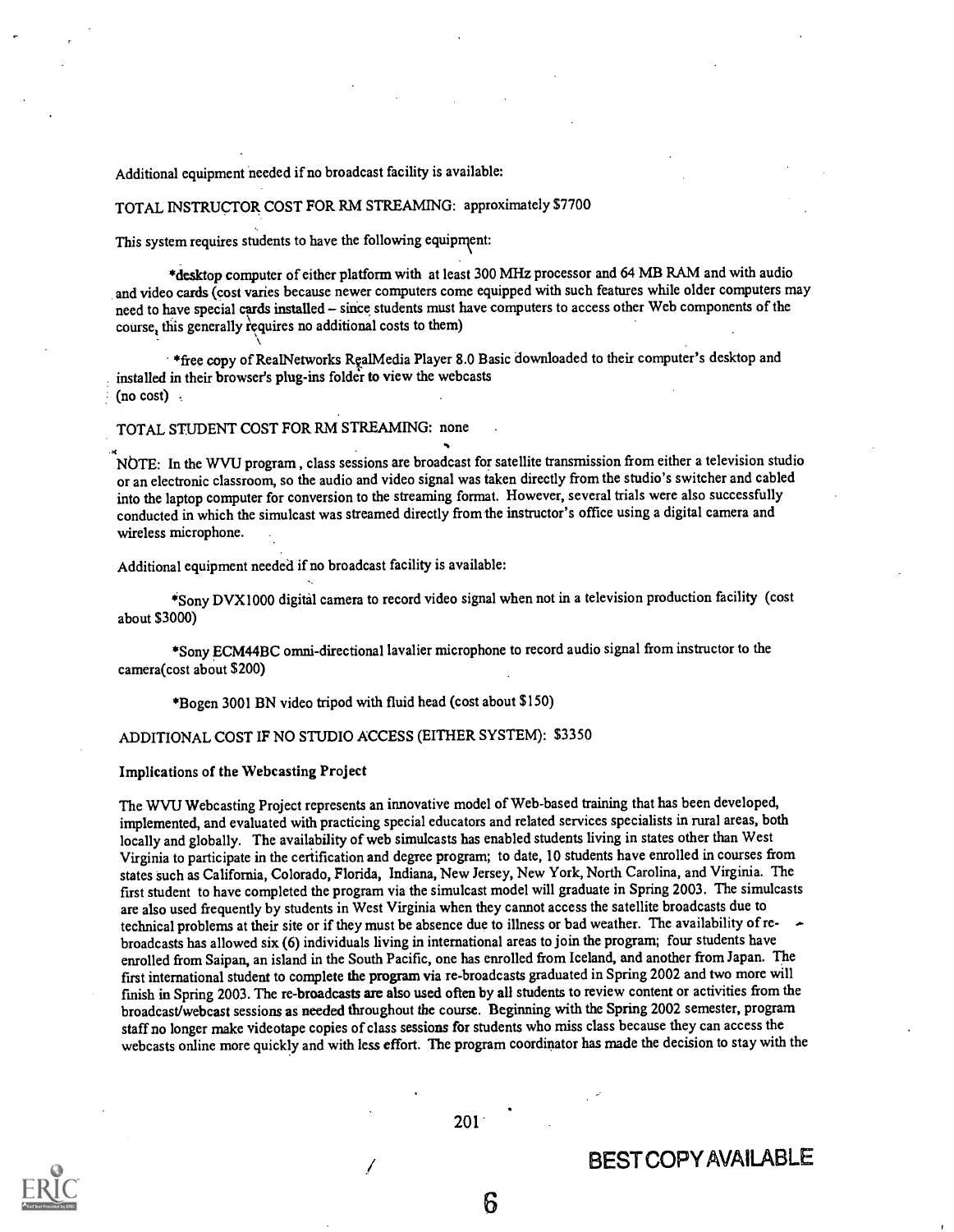Real Media video streaming for the time being, because it is more easily accessed by a wider range of equipment, even though the overall quality of the video image is not as good asthe Quicktime streaming.

Webcasting is now a permanent component of the distance education program in Severe/Multiple Disabilities at WVU and it may also be appropriate for other personnel preparation programs in rural areas. The advantages of webcasting include enhanced access to training programs in even the most remote rural areas; reduction in the cost and effort associated with duplicating videotapes copies of class sessions; and provision of opportunity for national and even international outreach. The disadvantages of webcasting are the lower quality of the video image online compared with high quality images via satellite; the bandwidth limitations in some areas of the country or the world; and the continuing technical difficulties with the streaming server and the users' computers. Nevertheless, webcasting represents a viable option for delivering instruction in real and/or delayed time as well as an acceptable balance between program quality and accessibility.

### References

Howard, S. W., Ault, M. M., Knowlton, H. E., & Swall, R. A. (1992). Distance education: Promises and cautions for special education. Teacher Education and Special Education, 15(4), 275-283.

Kendal, R. M. (1992). Evaluating the benefits of a computer based telecommunications network: Telementoring and teletraining for educators in rural areas. Journal of Research in Rural Education, 8(1), 41-46.

Ludlow, B. L. (1998). Preparing special education personnel for rural schools: Current practices and future directions. Journal of Research in Rural Education. 14(2), 57-75.

Sauer, J. (2001). The stream team: A digital video format primer. Emedia, 14(10), 36-41. Waggoner, B. (2001). Web video codecs compared. Digital Video. 9(11), 22-36.

# Resources for More Information about Webcasting

Apple products are available from http://www.apple.com Sorenson Broadcaster is available from http://www.sorenson.com XLR8 products are available from http://www.xlr8.com Microsoft products are available from http://www.microsoft.com Real Networks products are available from http://www.real.com Athlon products are available from http://amd.com Viewcast products are available from http://viewcast.com Sony products are available from http://www.sony.com Bogen products are available from http://www.bogen.com Discount prices on media products are available from http://bhphoto.com

Austerberry, D., & Starks, G. (2002). The technology of video and audio streaming. Burlington, MA: Focal Press.

Mack, S. (2002). Streaming media bible. New York: Hungry Minds, Inc. Topic, M. (2002). Streaming media demystified. New York: McGraw-Hill.

Digital Video, a magazine available at no cost from http://www.dv.com AV Multimedia Producer, a magazine available at no cost from http://www.avvideo.com



BEST COPY AVAILABLE

7

202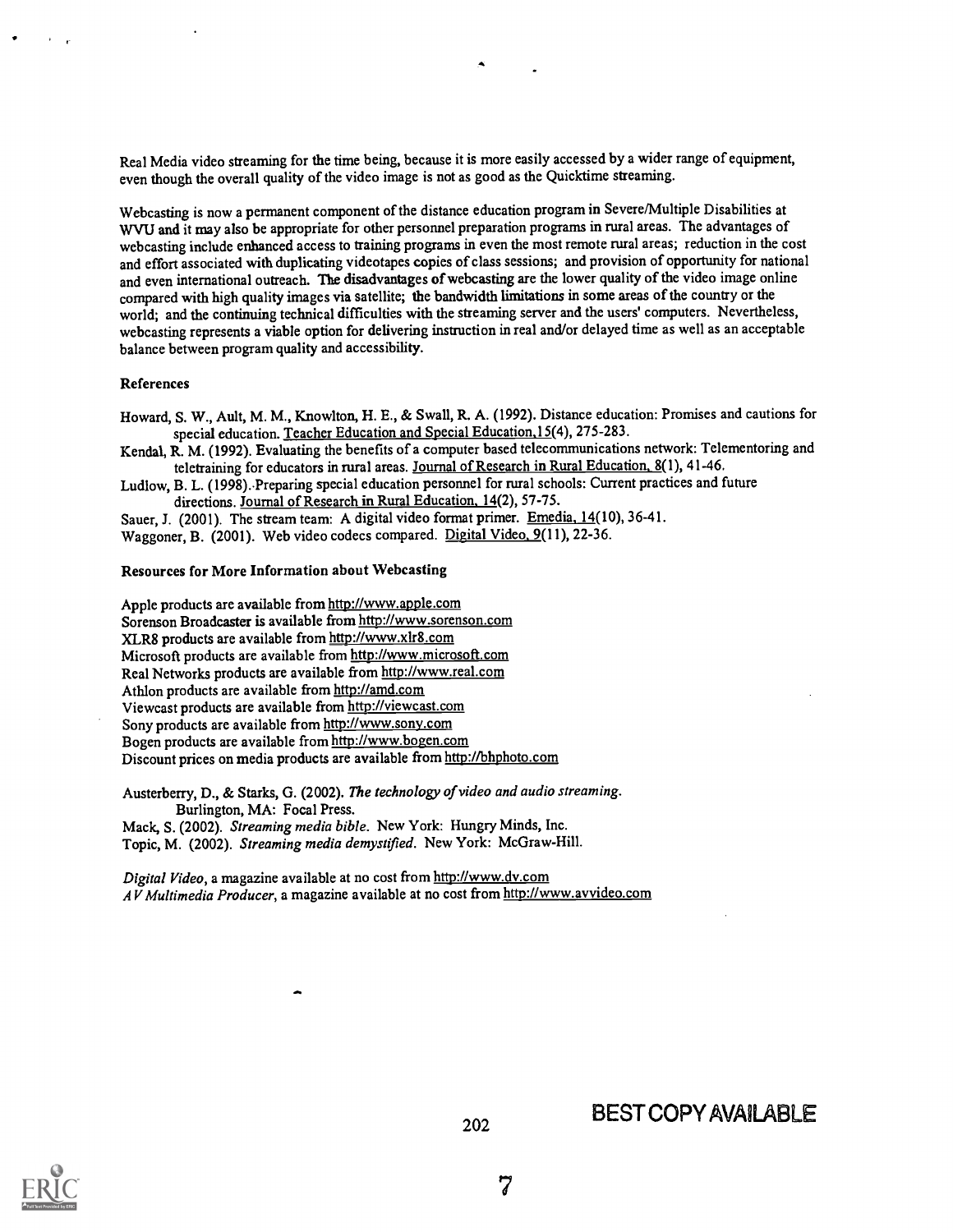U.S. Department of Education Office of Educational Research and Improvement (OERI) National Library of Education (NLE) Educational Resources Information Center (ERIC)

# ERIC REPRODUCTION RELEASE

# I. Document Identification:

Title: American Council on Rural Special Education 2003 Conference Proceedings Rural Survival March 20-22, 2003; Salt Lake City, Utah

Author: Multiple - Editor: Ronda Menlove

Corporate Source: American Council on Rural Special Education (ACRES)

Publication Date: March 2003

# II. Reproduction Release:

In order to disseminate as widely as possible timely and significant materials<br>of interest to the educational community, documents announced in the monthly<br>abstract journal of the ERIC system, Resources in Education (RIE), made available to users in microfiche, reproduced paper copy, and electronic media, and sold through the ERIC Document Reproduction Service (EDRS). Credit is given to the source of each document, and, if reproduction release is granted, one of the following notices is affixed to the document.

If permission is granted to reproduce and disseminate the identified document, please check one of the following three options and sign the release, form.

Level 1 - Permitting reproduction and dissemination in microfiche or other ERIC archival media (e.g. electronic) and paper copy.

Level 2A - Permitting reproduction and dissemination in microfiche and in electronic media for ERIC archival collection subscribers only.

Level 28 - Permitting reproduction and dissemination in microfiphe only.

Documents will be processed as indicated provided reproduction quality permits.<br>If permission to reproduce is granted, but no option is marked, documents will be processed at Level 1.

Sign Here: "I hereby grant to the Educational Resources Information Center (ERIC) nonexclusive permission to reproduce and disseminate this document as indicated above. Reproduction from the ERIC microfiche or electronic media by persons other than ERIC employees and its system contractors requires permission from the copyright holder. Exception is made for non-profit reproduction by libraries and other service agencies to satisfy information needs of educators in response to discrete inquiries."

Signature: Printed Name: Ronda Menlove, Ph.D. Address: 2865 Old Main Hill

Logan, Utah 84322-2865

Position: Proceedings Editor Organization: ACRES Telephone No: 435-797-3911 Date: 13 May 2003